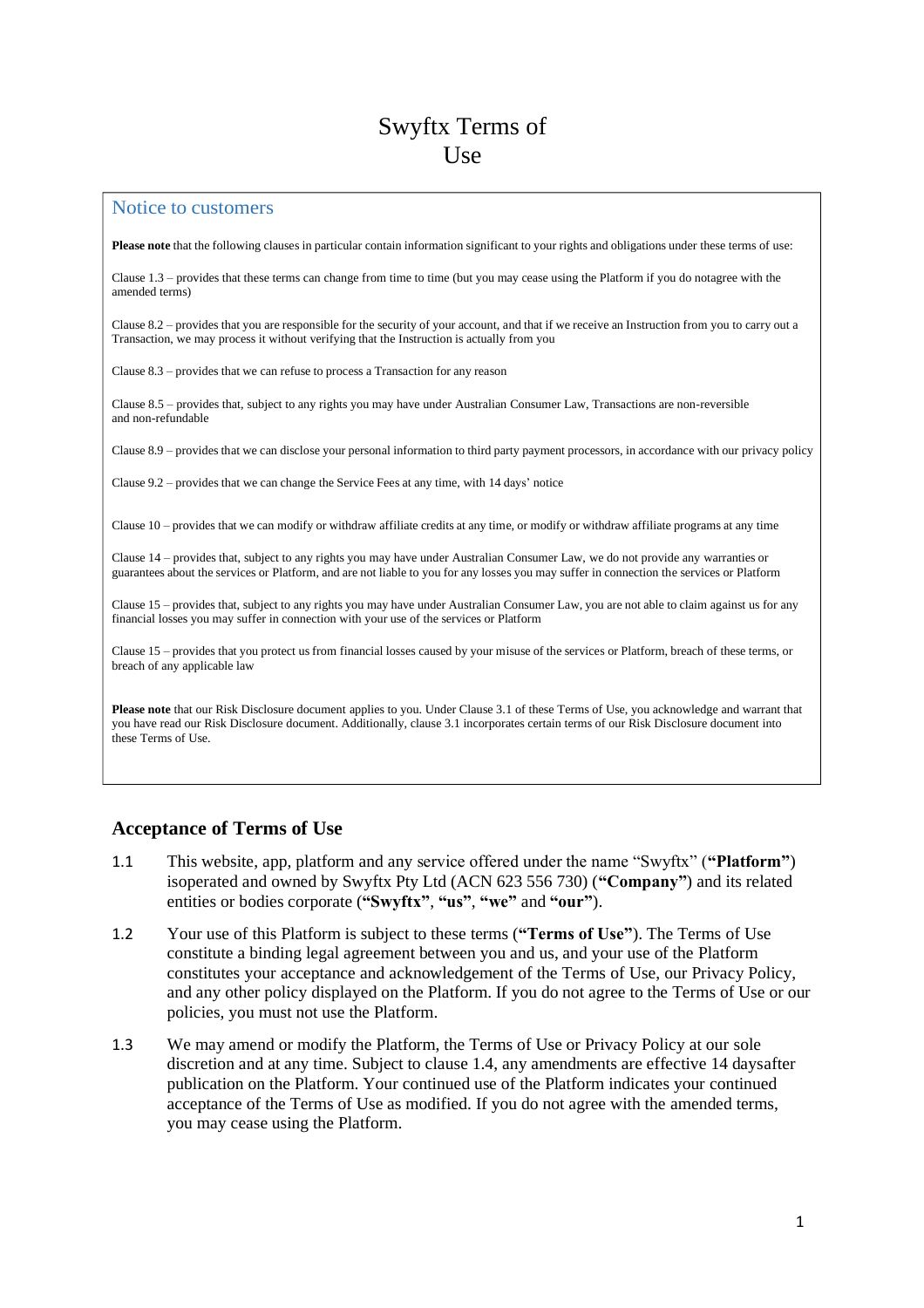- <span id="page-1-0"></span>1.4 We may amend or modify any of the Platform, the Terms of Use or the Privacy Policy with immediate effect if required to do so in order to comply with any applicable law. Your subsequent or continued use of the Platform will constitute your acceptance of the Terms of Use as modified. If you do not agree with the amended terms, you may cease using the Platform.
- 1.5 Access to and use of the Platform is subject to:
	- (a) you being at least 18 years old and having the legal capacity to enter into a binding contract, and by using the Platform you warrant that this is the case;and
	- (b) if representing an entity, you disclosing all information to us as requested by us, whether directly or on the Platform.
- 1.6 These Terms of Use will prevail over any other terms or agreement between you and us.

# **2 Definitions**

2.1 In these Terms of Use:

*Account Closure Notice* means a written notice given by us to you regarding the closure of youraccount in accordance with these Terms of Use.

*Affiliate Credit* has the meaning ascribed to the term under clause 10.1.

*Asset* means a Crypto Asset, a Fiat Asset or both.

*Content* means any content whatsoever that you upload to the Platform, including but not limited to any bios, experience, descriptions, reviews, usage data, feedback, comments, chats, media.

*Converted Customer* has the meaning ascribed to the term under clause 10.1.

*Crypto Asset* means virtual, electronic or cryptographic currency, including tokens or blockchain assets, as may be added to or removed from the Platform by us from time to time in oursole and absolute discretion. For the avoidance of doubt, a Crypto Asset does not include a Fiat Asset.

*Consideration* means, in relation to a Transaction, the consideration payable and exchanged, whether Crypto Assets or fiat currency.

*Eligible Cryptocurrency* means a Crypto Asset designated by Swyftx from time to time for (a) staking in connection with the Swyftx Staking Rewards Program (as that term is defined in clause [20\)](#page-13-0); or (b) lending in connection with the Earn Program (as that term is defined in claus[e 21\)](#page-13-1).

*Fiat Assets* means any accepted fiat currency as may be added to or removed from the Platform by us from timeto time in our sole and absolute discretion; and where the context permits includes, to the extent consistent with clause 19, NZ Fiat Clearing Funds.

*Instruction* has the meaning ascribed to the term under clause 8.1; and where the context permits includes, to the extent consistent with clause 19, a Direction.

*NZ Fiat Clearing Facility* has the meaning ascribed to that term in clause 19.2.

*NZ Fiat Clearing Funds* has the meaning ascribed to that term in clause 19.4.

*Platform* has the meaning ascribed to the term under clause 1.1.

*Privacy Policy* means our privacy policy available on https://swyftx.com/legal/.

*Service Fees* means our fees for providing the Service, processing Transactions, distributions, conversions, mining Crypto Assets, and any deposit, holding, withdrawal or transfer of any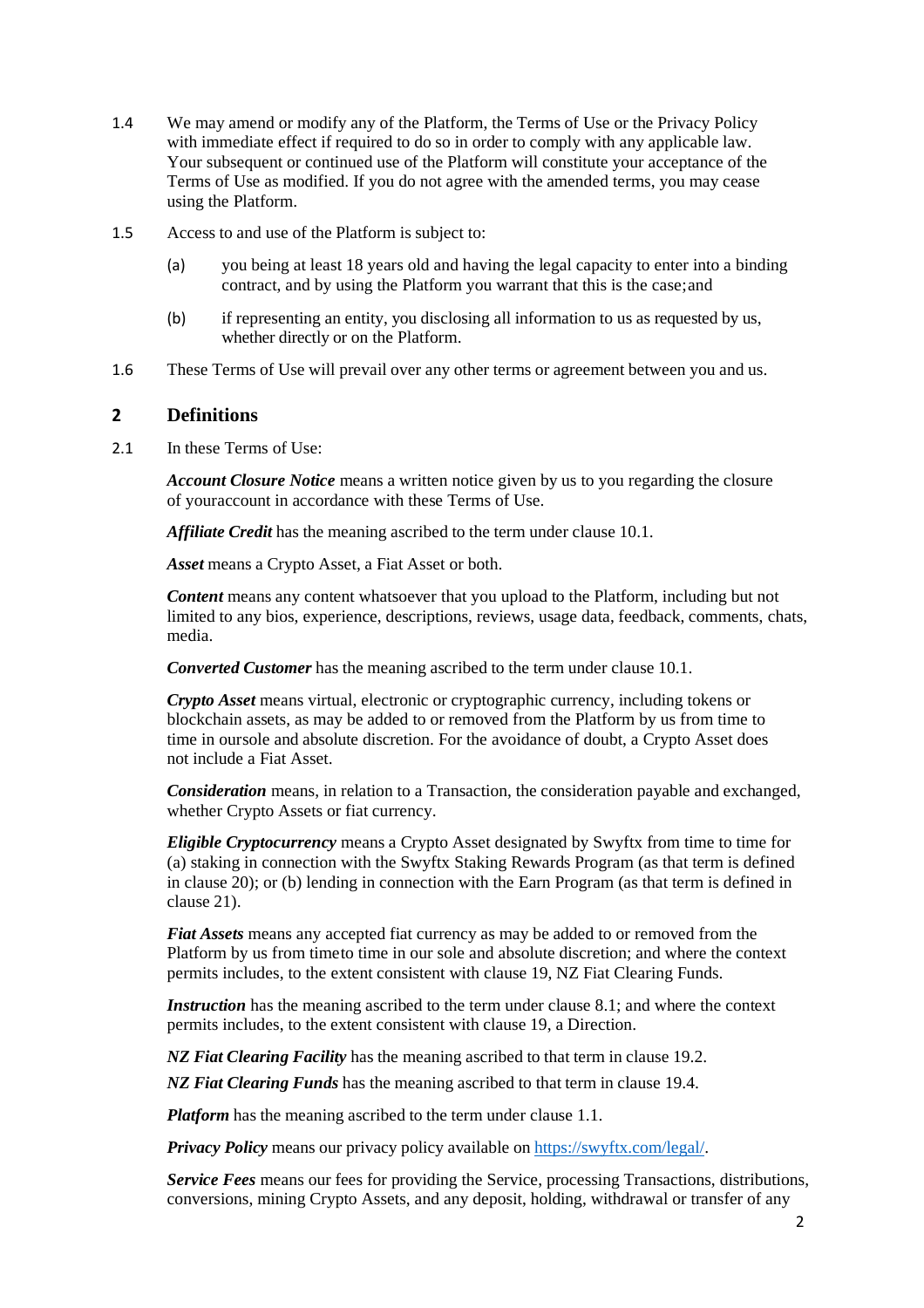Asset.

*Service* is defined in clause 7.1(a).

*State* means Queensland, Australia.

*Terms of Use* means these Terms of Use.

*Transaction* means a transaction for the sale or purchase of Crypto Assets (whether or not involving Fiat Assets).

*Warranties* mean any warranties, conditions, terms, representations, statements andpromises of whatever nature, whether express or implied.

*We, we, us, our, Swyftx* means Swyftx Pty Ltd (ACN 623 556 730) and its related entities or bodiescorporate.

*User* means any user of this Platform whether registered or unregistered.

You, you or your mean anyone who uses this Platform, including any individual or entity that you represent.

### **3 IMPORTANT NOTICES**

- 3.1 You acknowledge that buying, selling, trading in or holding Crypto Assets is risky, Crypto Assets may be subject to extreme price volatility, and that Crypto Assets are not recognised legal tender in Australia, New Zealand and other parts of the world. Further risks in relation to Crypto Assets are set out in our Risk Disclosure document. You acknowledge and warrant that you have read our Risk Disclosure document and, as stated in that document, have taken any appropriate action in relation to your use of our Service. To the extent that our Risk Disclosure document purports to create rights and obligations between you and us, and to the extent permitted by law, the terms of that document will be incorporated into and form part of these Terms of Use. You further acknowledge and warrant that you understand the risks associated with Transactions, the Service, Fiat Assets, Crypto Assets, theNZ Fiat Clearing Facility and any other goods, services or products provided in connection to this Platform.
- 3.2 You acknowledge that it is your responsibility to undertake your own investigations and enquiries and satisfy yourself of the legal status of your use of the Service, Fiat Assets, Crypto Assets, the NZ Fiat Clearing Facility and any other good, service or product in connection to this Platform. You acknowledge and agree that you use the Service, Fiat Assets, Crypto Assets, the NZ Fiat Clearing Facility and any other good, service or product in connection to this Platform at your own risk.
- 3.3 You agree that before acting on, or relying upon, any materials hosted or made available through the Platform, you have undertaken your own investigations and enquiries, and sought, as you feel is necessary, any independent legal, accounting, tax, financial, business, technical and other professional advice from an appropriately qualified professional advisor.
- 3.4 We are not a regulated exchange and we do not hold or operate under an Australian financial services licenceor any other licence. We are registered with AUSTRAC as a digital currency exchange provider under the Anti-Money Laundering and Counter-Terrorism Financing Act 2006 (Cth).
- 3.5 We do not provide any financial product advice including investment advice. Any recommendations, signals or other market related information distributed on the Platform is general in nature, intended for information purposes only and/or represents the views of customers or third-party information providers. Such information may or may not be consistent with our views or those of our affiliates or employees. The provision of such information does not represent our opinion or have our endorsement.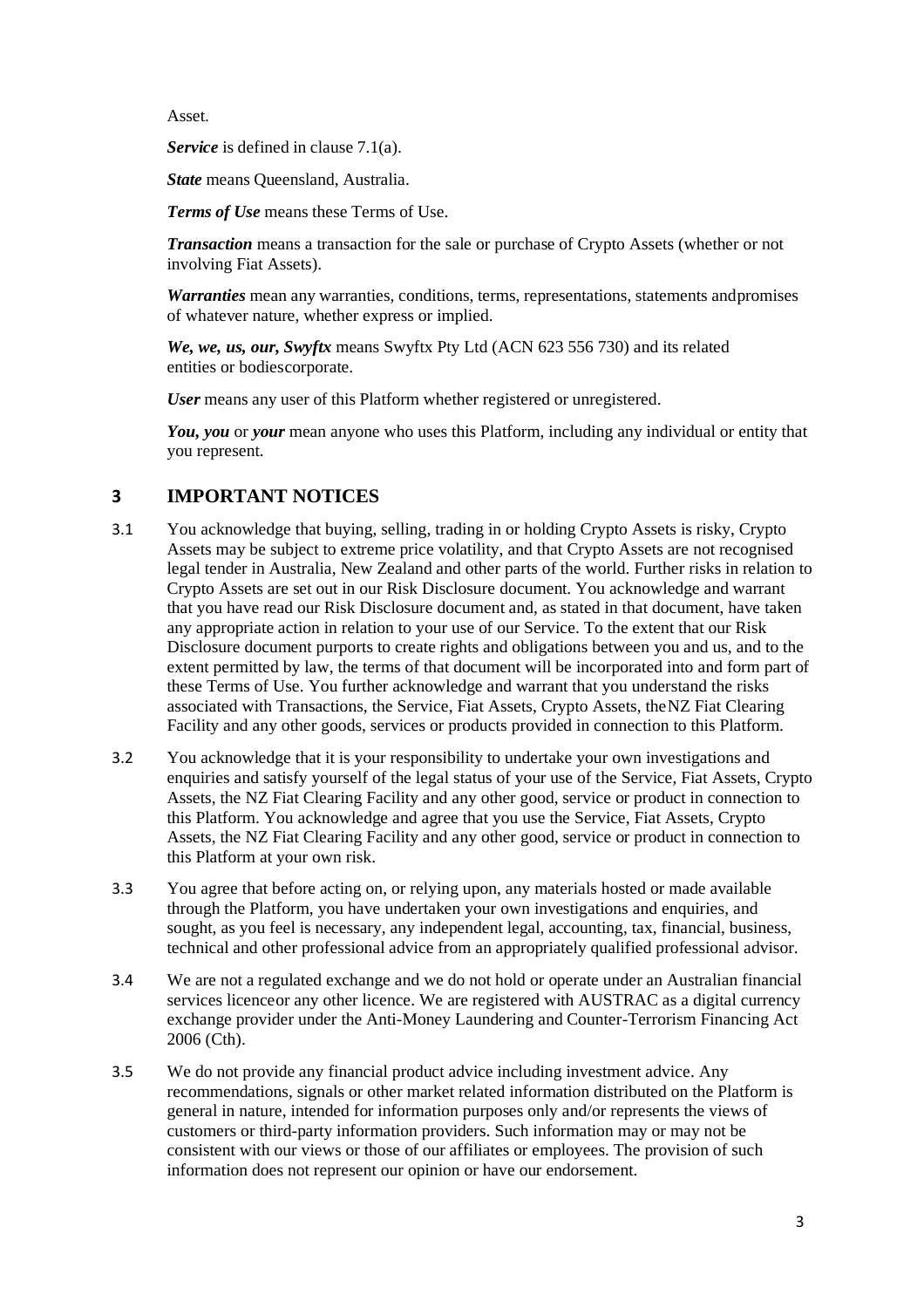- 3.6 You are solely responsible for:
	- maintaining the security of any Crypto Assets not held in our wallet service;
	- the security and integrity of any wallets or keys that are not associated with our wallet service; and
	- the security and integrity of your computers, devices, software and digital interfaces.
- 3.7 It is your responsibility to ensure that the wallet address of the person that is not us and with whom you enterinto a Transaction is correct and up to date. You understand, acknowledge and agree that we are not able to control or effect the performance of return or recovery of any Crypto Asset that is sent pursuant to any Transaction (other than a Transaction with us).

# **4 Registration**

- 4.1 You may be required to register on the Platform to access certain Platform features.
- 4.2 When you register and activate your account, you will provide us with personal information such as your name, email address, the name of the legal entity you are representing and other details. You must ensure that this information is accurate and current. We will handle all personal information we collect in accordance with our Privacy Policy.
- 4.3 You will create a username and password. You are responsible for keeping this username and password secure and you are responsible for all use and activity carried out under this username. You must not share your account credentials with any third party. We do not authorise anyone to use the Platform on your behalf, and we will not be liable for any loss or damage arising from any kind of activity, unauthorised or otherwise, that takes place under your account in circumstances where such loss or damage is not directly attributable to our acts or omissions.
- 4.4 On registration, we may ask for any other information which we may deem reasonably necessary. We may require you to provide evidence and documents confirming certain information. We will handle all documents containing personal information in accordance with our Privacy Policy.
- 4.5 If you provide any information that is untrue, inaccurate, not current, or incomplete, or we have reasonable grounds to suspect that such information is untrue, inaccurate, not current, or incomplete, we have the right to suspend or terminate your account and refuse any and all current or future use of the Platform.
- 4.6 You must not impersonate another individual, business or company. If you attempt to present yourself as another individual or company, your account may be suspended and such activity may be reportable to regulators.
- 4.7 You agree not to create an account or use the Platform if you have been previously removed or suspended by us from the Platform for breaching the Terms of Use or law. This includes any indirect use or creation of indirect accounts, such as through an entity, associate, affiliate or otherwise.

# **6 Your conduct**

- 6.1 You are responsible for your use of the Platform and for any use of the Platform made usingyour account. You agree not to access, copy, or otherwise use the Platform including our intellectual property and trademarks, except as authorised by these Terms of Use or as otherwise authorised in writing by us.
- 6.2 In circumstances where we reasonably suspect that you have used our Platform or the Service to participate in market manipulation (such as pump and dump schemes), regardless of whetherprohibited by law, we reserve the right to close your account. We accept no liability for any losses associated with, or any suspension or closure of your account, in connection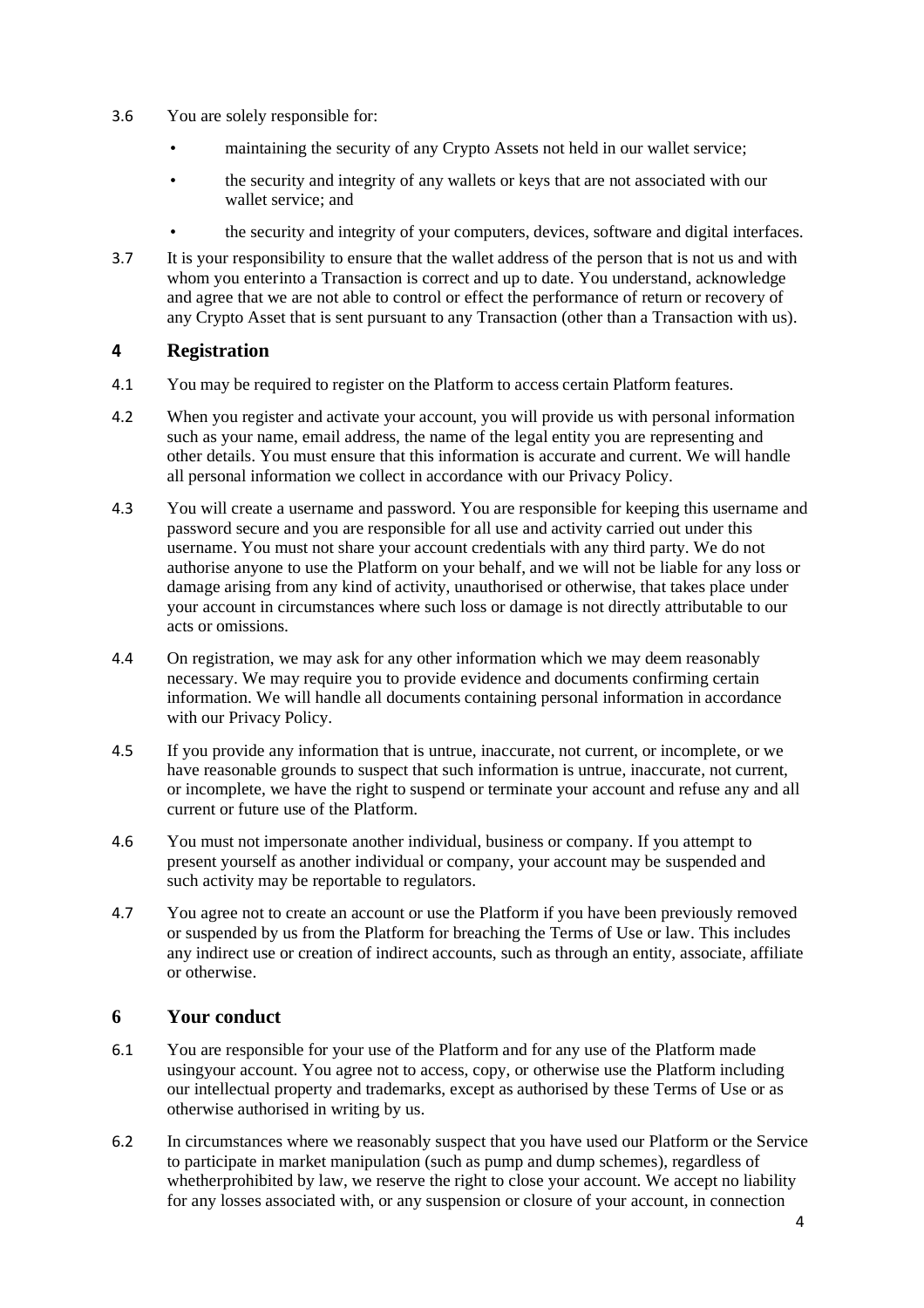with suspected market manipulation.

- 6.3 When using the Platform, the Service or the NZ FiatClearing Facility, you agree that you will not:
	- (a) act in a way which is otherwise than courteous and polite;
	- (b) breach any policy on the Platform or any law which may be applicable tothe use of the Platform;
	- (c) breach, or cause us to breach, any law, regulation, rule, code or other legal obligation;
	- (f) use any automated systems including "robots" and "spiders" other than those permitted through our public API and only use such automated systems in accordance with theseTerms of Use;
	- (g) interfere with or compromise our Platform's integrity or decipher any server transmissions;
	- (h) impose an unreasonably large load on our infrastructure;
	- (i) upload viruses, worms, or invalid data to the Platform;
	- (j) collect or retain any personally identifiable information contained in the Platform;
	- (k) access the Platform by any means other than as authorised in these Terms of Use, including virtualprivate networks which are expressly forbidden;
	- (l) stalk, harass, bully or harm others; or
	- (m) impersonate any person or entity.

#### **7 Our role in relation to Transactions**

- 7.1 You acknowledge and agree that:
	- (a) you appoint us as your agent to act on your behalf and enter into Transactions with third party counterparts (**"Service"**).
	- (b) a Transaction will not, under any circumstance, create any relationship of employment, partnership or otherwise between us and you, or us and any User or counterpart, except as stated in paragraph 7.1(a);
	- (c) we act solely as your agent in all of your Transactions on the Platform;
	- (d) in relation to each Transaction, the counterpart is (if you are the seller), or you are (if you are the buyer), solely liable for any Consideration under the Transaction. We merely act as facilitator and agent for the payment of such Consideration and we will notbe liable for the Consideration under any circumstance, except where loss or damage to such Consideration is caused by our direct acts or omissions. You agree thatyou will not pursue any actions, legal or otherwise, against us for any nonpayment of Consideration that is not caused by our direct acts or omissions, and that this provision constitutes abar to any such actions or proceedings.
- 7.2 We are not liable in any way for anything that occurs outside of our reasonable control in connection with a Transaction.

#### **8 Using the Platform**

8.1 When you issue commands via the Platform (**"Instructions"**), you appoint us as your agent to to provide the Service and enter into Transactions (on the basis of the Instructions) on your behalf. Subject to clause 19.4(d), you irrevocably authorise us to do anything necessary on your behalf to give effect to your Instructions or a related Transaction, including applying or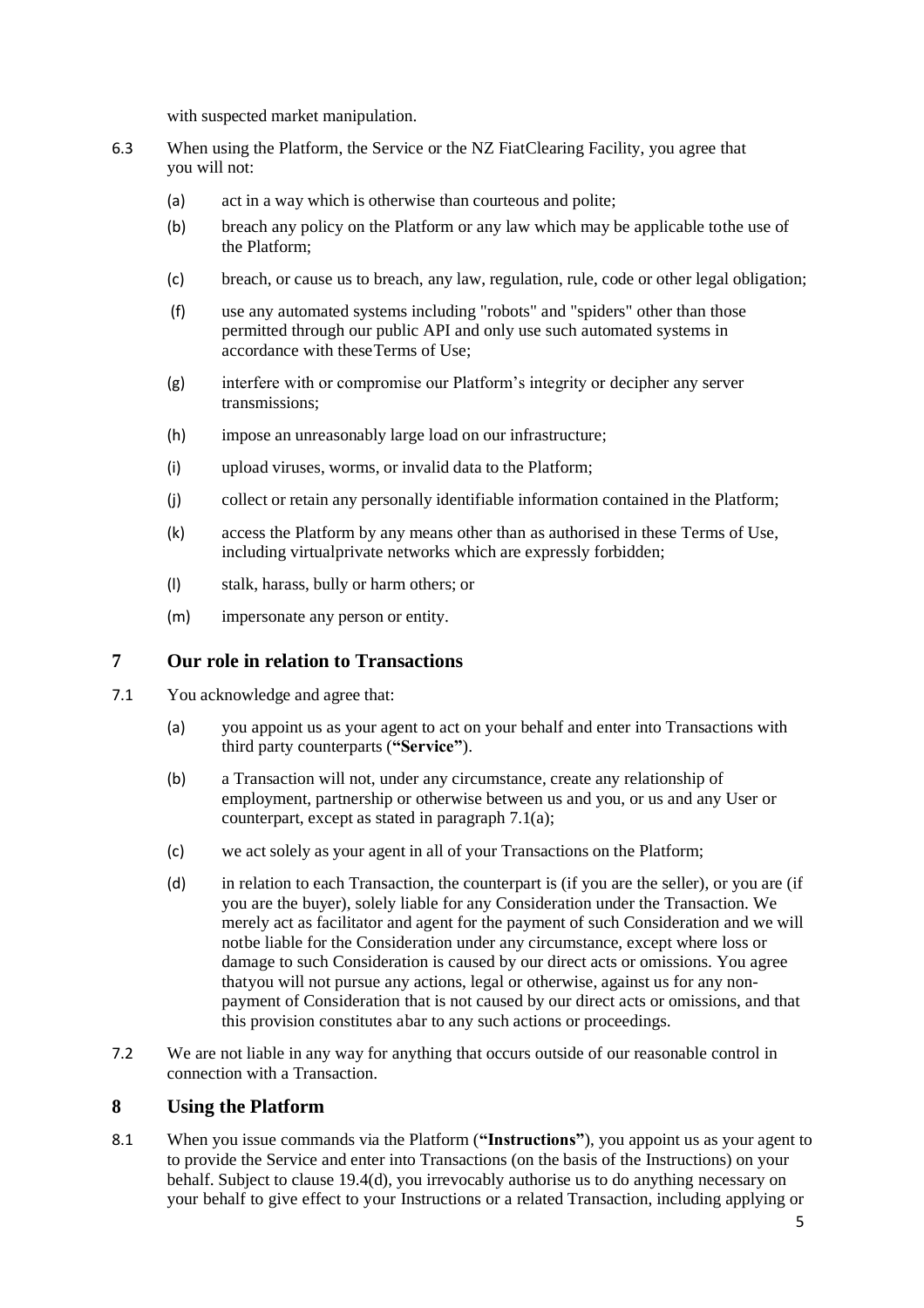deducting any Assets from your account.

- 8.2 You acknowledge and agree that you are exclusively responsible for any Instruction provided to us electronically thatis identified with your password and username and for any electronic written instruction provided tous from persons we reasonably believe are authorised by you. Verification of any instruction (via the Platform or otherwise) is at our sole discretion and evidence may be requested to confirm your identity. If you fail the verification process, we may terminate your account by sending you an Account Closure Notice.
- 8.3 We may refuse any Instructions (subject to clauses 19.4(d) and 19.5), or to perform any Transaction, in our sole and absolute discretion. We will not be liable for any failure to identify a User or enter into a Transaction.
- 8.4 It is your sole responsibility to enter correct and accurate Instructions, including without limitation any names, addresses, account numbers and amounts.
- 8.5 Subject to clause 14.12, all Transactions are final, non-reversible and non-refundable unless we agree otherwise in writing (in our sole and absolute discretion).
- 8.6 In the circumstance where you have received, acquired, or accumulated any Assets due to an error, glitch or loophole, we may take reasonable action, including but not limited to restricting access or deducting the relevant Assets from your account, to recover the Assets from your account. We will notify you if such an error has occurred.
- 8.7 It is your responsibility to check your account and monitor the movement of your Crypto Assets including any pending, lapsed or cancelled through your Transaction history and to reexecute any Transactions which fail.
- 8.8 All deposits and withdrawals of Assets are subject to the limits displayed on our Platform. Subject to clause 1.3, such limits may be changed in our sole and absolute discretion.
- 8.9 All fiat payments made in the course of your use of the Platform are made using certain third-party payment providers. You acknowledge and agree that in using the Platform, the Services or when making any payment in relation to your use of the Services or a Transaction, you are subject to the terms and conditions imposed by such payment providers. We may discloseyour personal information to such third party payment providers in accordance with our privacy policy.
- 8.10 You acknowledge that:
	- (a) Crypto Assets or Fiat Assets deposited with us in your account are not kept separate fromthose of other Users in our account (subject to clause 19.4(c)); and
	- (b) there may be small discrepancies between amounts displayed on the Platform and actual amounts held or transacted. This is usually due to rounding issues and market fluctuations.
- 8.11 Some Crypto Assets may entitle you to additional entitlements includingwithout limitation, air drops, forks or other Crypto Asset entitlements (**"Entitlements"**). Whilst we will make reasonable efforts to support theseEntitlements, we do not guarantee or give any warranties in relation to any such Entitlements or support of the Entitlements. We are entitled to charge additionalfees in relation to the Entitlements as notified from time to time. Our website contains additional information about Entitlements and relevant fees in relation to each Crypto Asset.

### **9 Service Fees and payments**

9.1 In consideration for the Service and (if provided to you) the NZ Fiat Clearing Facility, you must pay us the Service Fees and any other commission fees as displayed onthe Platform from time to time.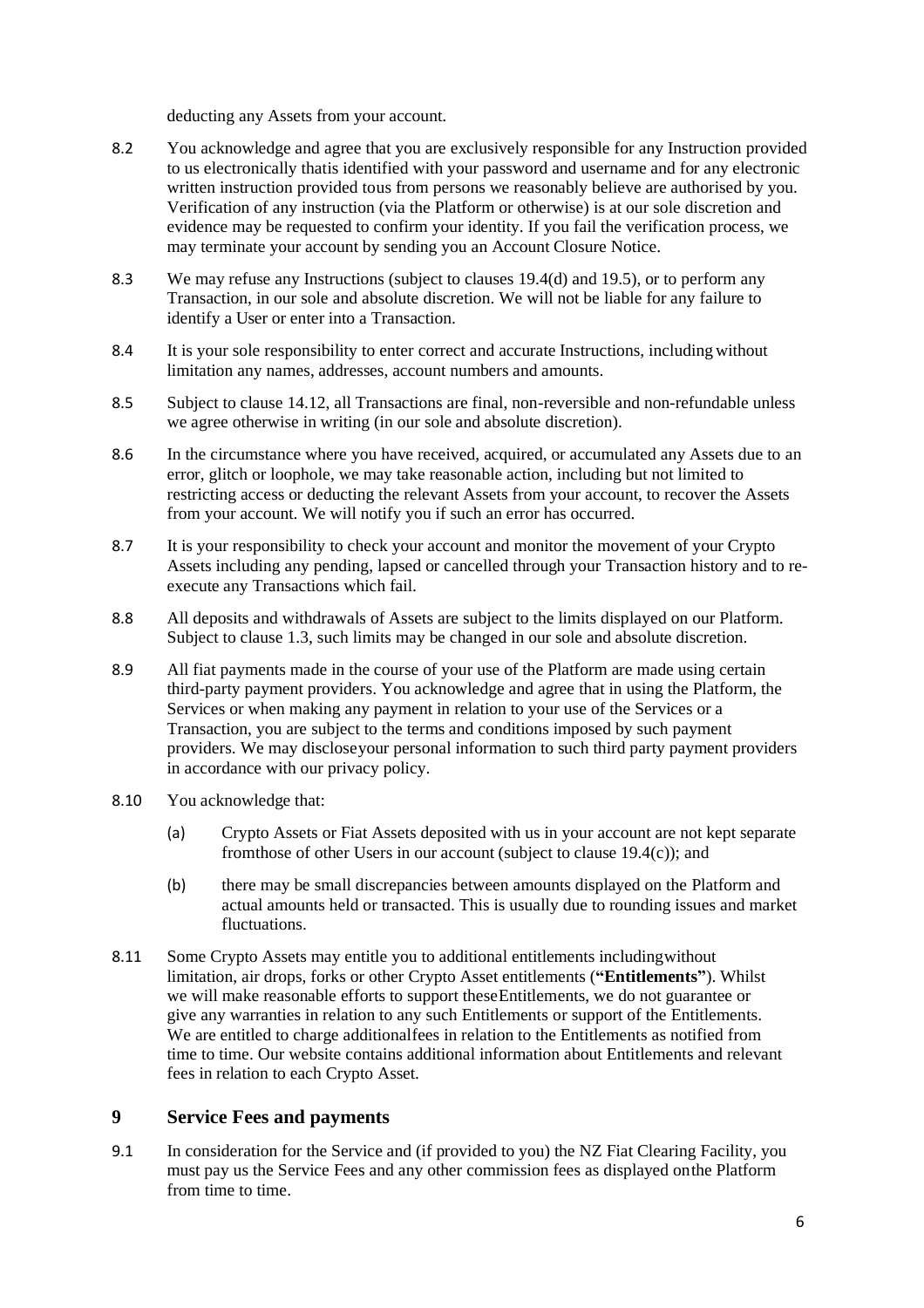- 9.2 We may change the Service Fees and add additional fees or commissions from time to time at our discretion, with 14 days' notice. Changes to Service Fees will apply to services provided from the expiry of the notice period.
- 9.3 Payments made over the thresholds and limits stated on the Platform may be held for increased durations to allow us to comply with our obligations under the Anti-Money Laundering and Counter-Terrorism Financing Act 2006 (Cth).
- 9.4 You acknowledge and agree that where a request for any payment (whether pursuant to a Transaction or by way of a transfer from your bank account as a credit to your NZ Fiat Clearing Account (within the meaning of clause  $19.3(a)$ ) or as part of the Service Fees) is returned or denied, for whatever reason, by your financial institution or is unpaid by you for any other reason, then you are liable for any associated costs, including banking fees and charges.
- 9.5 To the extent permitted by law, and subject to clause 14.12, the Service Fees are strictly non-refundable unless we determineotherwise, which we may do at our sole discretion and on a case-by-case basis.
- 9.6 The Service Fees and any other amount due will be automatically debited from any Transaction or otherwise from the Assets held in your account.

### **10 Affiliate Program**

- 10.1 We may run an affiliate program for the Platform from time to time that will allow you to refer non-Users (**"Converted Customer"**) to the Platform in exchange for an affiliate credit(**"Affiliate Credit"**).
	- (a) The Affiliate Credit will be calculated as a percentage of any fee charged by us for aTransaction (but not on any other charges, fees, levies, etc) carried out by the Converted Customer.
	- (b) The percentage used to calculate the Affiliate Credit:
		- (i) will be specified on the Platform and may include a base rate and a bonus rate. These rates are subject to change and may be modified or withdrawn by us in our sole discretion; and
		- (ii) will be the current percentage set by us for a Transaction carried out by a Converted Customer, regardless of the time they became customers.
- 10.2 Subject to clauses 10.4 and 10.5, you will be eligible to receive the Affiliate Credit and any such AffiliateCredit will accrue to your account for as long as the Converted Customer maintains their account with us, provided such Converted Customers were not created as a result of clause 10.8 below.
- 10.3 If you accumulate more than AUD \$10 in your account as Affiliate Credit and provided your account has been verified in accordance with these Terms of Use, we will automaticallymake your Affiliate Credit balance available for withdrawal or use on the Platform.
- 10.4 All affiliate programs will be conducted at our sole discretion and may be activated, modified or withdrawn by us without prior notice. If a new affiliate program is introduced, you will be notified by email about the new affiliate program and our intention to transfer you to the new affiliate program.
- 10.5 Your eligibility to receive the Affiliate Credit is subject to the following requirements ("**Eligibility Requirements**"):
	- (a) you must have completed at least one Transaction on the Platform;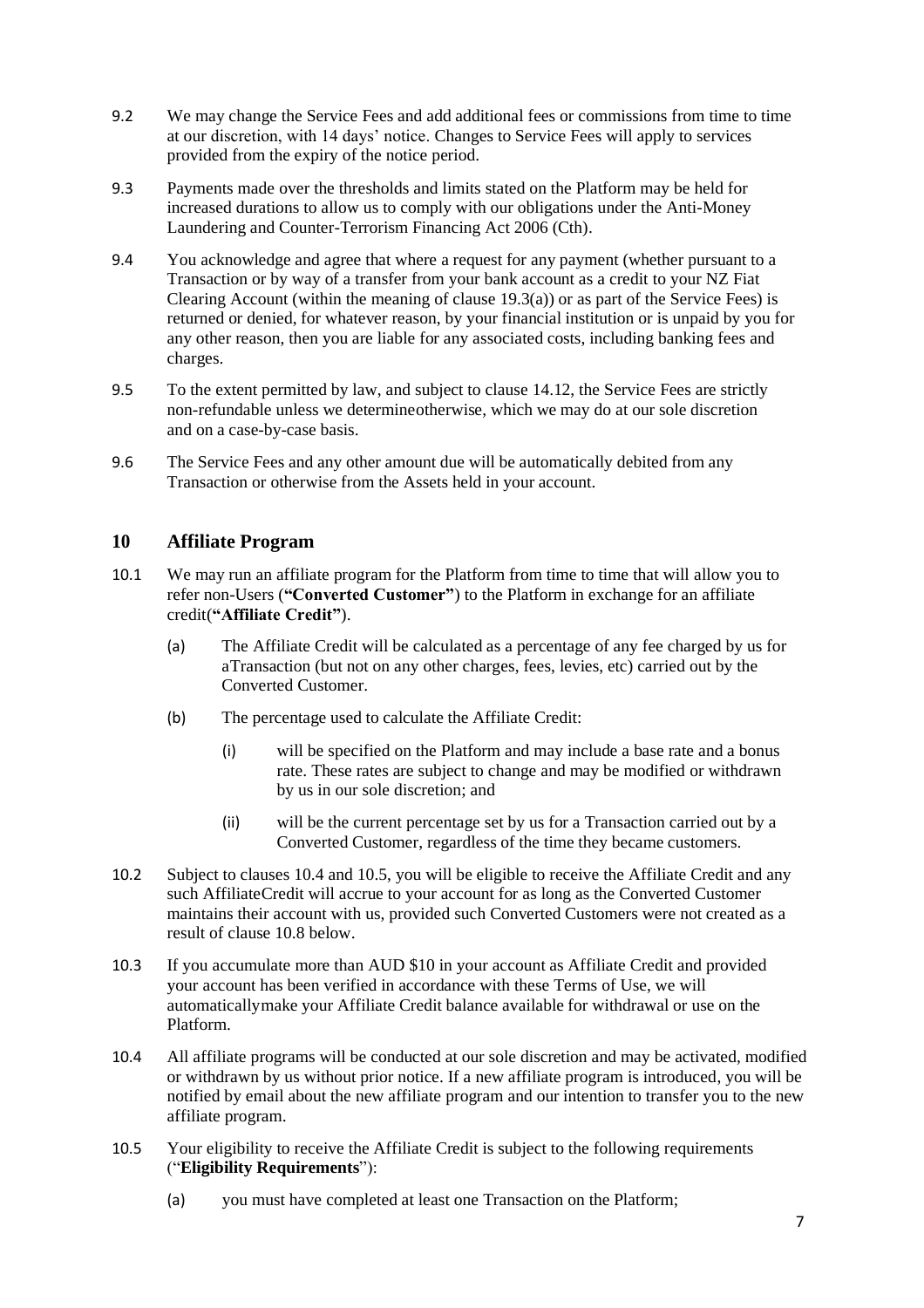- (b) your account must not be closed; and
- (c) any other Eligibility Requirements specified on the Platform from time to time.

If any of these Eligibility Requirements is not met within 60 days of your Affiliate Credit balance first being accumulated, Swyftx may deem you ineligible for the affiliate program and your accumulated Affiliate Credit and bonus may be forfeited.

(d)

- 10.6 The Affiliate Credits will be earned only in accordance with the terms and conditions of the affiliate program you are enrolled in. This includes any new Affiliate Credits accruing from Converted Customers referred before the transfer to a new program.
- 10.7 You acknowledge and agree that the Affiliate Credit may vary as a result of any variation in the Service Fees chargeable by us under these Terms of Use.
- 10.8 You agree that you will not use your own affiliate link to create and register an alternate account for yourself. This practice will be considered abuse of the affiliate program and may result in immediate termination of your referral account and forfeiture of your accumulated Affiliate Credit and bonus.

### **11 Intellectual Property Rights**

- 11.1 Except for any Content, or where otherwise indicated or implied by context, we are the sole owners or licenseesof all intellectual property comprised in the Platform (including all intellectual property comprised in the Platform content), and nothing in these Terms of Use constitutes a transferof any intellectual property rights in or related to the Platform or Platform content.
- 11.2 You agree to comply with and maintain all copyright notices and other restrictions on Platform content accessed on or via the Platform.
- 11.3 You must not do anything which breaches or otherwise interferes with our intellectual property rights or the intellectual property rights of any of its third-party licensors. You may not distribute, reproduce, publish, alter, modify or create derivative works from the Platform or Platform content without our prior written permission or the relevant third-party licenseor exploit such content for commercial benefit.
- 11.4 You acknowledge and agree that damages may not be an adequate remedy for a breach of this clause 11 and that equitable or injunctive relief may be necessary.

# **12 Third Party Service Providers**

12.1 We may use third parties to process Transactions or payments, to conduct risk analysis or offer Crypto Assets, as applicable for the requested Transaction and for the selectedpayment method (**"Third Party Service Providers"**). Third Party Service Providers may include, without limitation, exchange platforms. We reserve the right to change and replaceany Third Party Service Provider at our sole and absolute discretion. Services provided by Third Party Service Providers are governed exclusively by the terms of use of such Third Party Service Providers, and we have no responsibility or liability with respect to any of their acts or omissions and any result thereof. We do not accept any responsibility for any delay, error, act or omission of a Third Party Service Provider.

# **13 Third party links**

13.1 The Platform may contain links to (and integrations with) websites that are owned and operated by third parties. This may include other suppliers and service providers who provide goods or services in connection with the Services. We have no control over these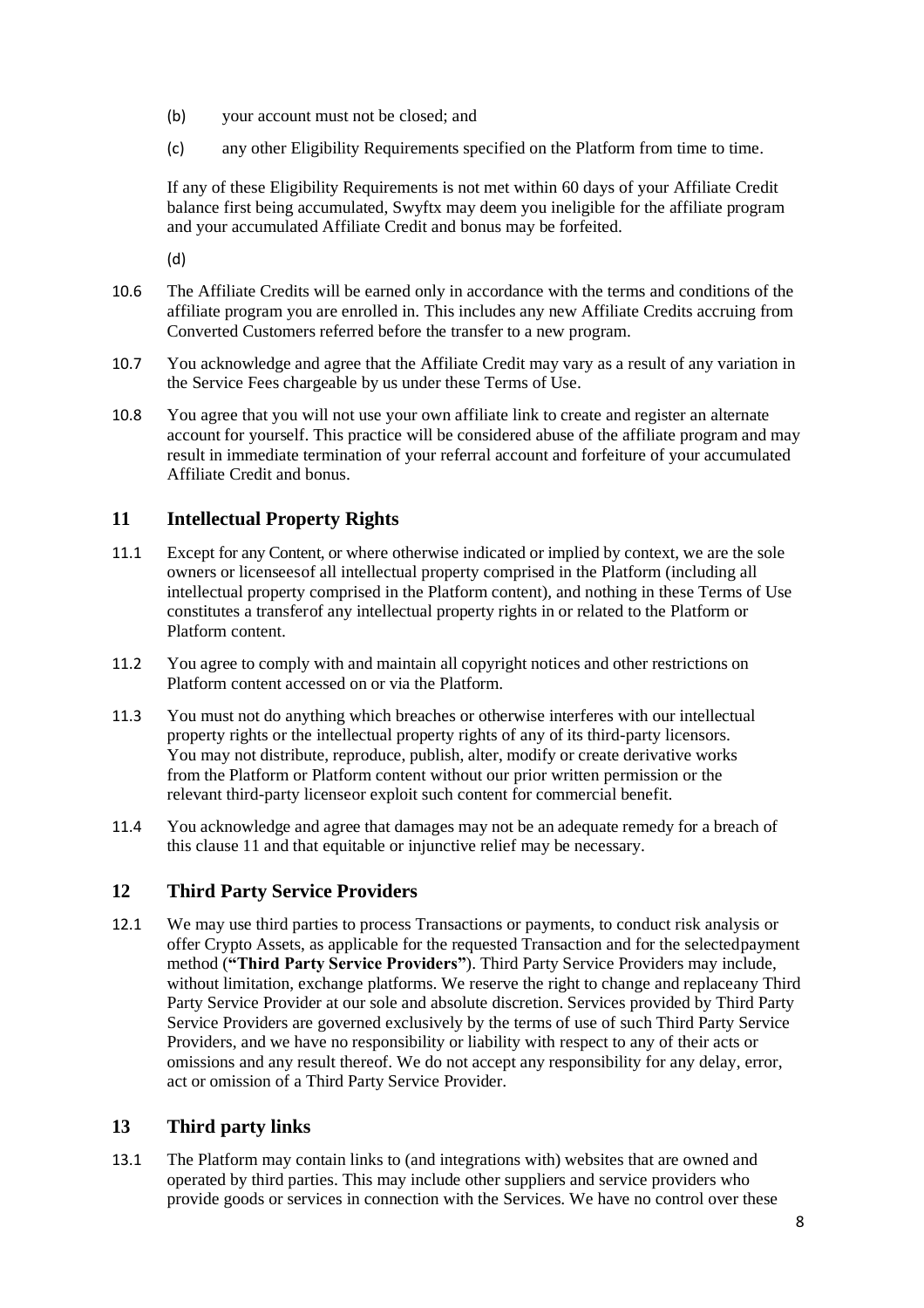external websites, which are governed by terms and conditions and privacy policies independent of us.

- 13.2 You acknowledge and agree that when you access a third-party website available via a link contained on the Platform:
	- (a) you do so at your own risk and understand that you should review the privacy policy and terms and conditions of that website;
	- (b) we are not liable for the content, accuracy, lawfulness, appropriateness, or any other aspect of that third-party website; and
	- (c) you acknowledge and agree that to the full extent permitted by applicable law, we will not be liable for any loss or damage suffered by you or any other person as a result of or in connection with your access or use of any third-party website available via a link on the Platform.

#### **14 Disclaimer and limitation of liability**

- 14.1 SUBJECT TO CLAUSE 14.12 AND TO THE MAXIMUM EXTENT PERMITTED BY LAW, WE EXCLUDE ALL WARRANTIES WHATSOEVER UNLESS EXPRESSLY STATED, INCLUDING BUT NOTLIMITED TO IN RELATION TO ANY USE OF THE PLATFORM, ANY USER OR ANY SERVICES OFFERED.
- 14.2 SUBJECT TO CLAUSE 14.12, WE DO NOT GUARANTEE OR GIVE ANY WARRANTIES THAT ANY ORDER PLACED BY YOU WILL BE EXECUTED AT THE PRICE SHOWN TO YOU OR REQUESTED BY YOU. WE WILL NOT BE LIABLE FOR ANY LOSS OR DAMAGE SUFFERED BY YOU IN THE EVENT YOUR ORDER EXECUTES AT A LESS FAVOURABLE PRICE FOR ANY REASON, INCLUDINGBY REASON OF ORDER EXECUTION DURING PERIODS OF ILLIQUIDITY OR HIGHER VOLATILITY.
- 14.3 You acknowledge that when you use the Platform, enter into a Transaction, receive Services,and use the NZ Fiat Clearing Facility (including as beneficiary of the trust of the NZ Fiat Clearing Funds) you do so entirely at your own risk and relying on your own enquiries andjudgement.
- 14.4 We do not endorse or recommend any particular User, Third Party Service Providers or any rating information displayed (if any) on the Platform.
- 14.5 Any advice provided on the Platform is of a general nature only.
- 14.6 To the extent that any law restricts our right to exclude Warranties under these Terms of Use, these Terms of Use must be read subject to those provisions and nothing in these Terms of Use is intended to alter or restrict the operation of such provisions. If those statutory provisions apply, notwithstanding any other provision of these Terms of Use, to the extent that we are entitled to do so and subject to clause 14.12, we limit our liability pursuant to such provisions to:
	- (a) the supply of the Services again; or
	- (b) the payment of the cost of having the Services supplied again.
- 14.7 Subject to clause 14.12 and to the maximum extent permitted by law, our maximum liability to you (whether in contract, tort (including without limitation negligence) or otherwise) arising in connection with these Terms of Use or thePlatform is limited as follows:
	- (a) we exclude all liability for consequential, special, indirect or remote loss, including loss of opportunity or business;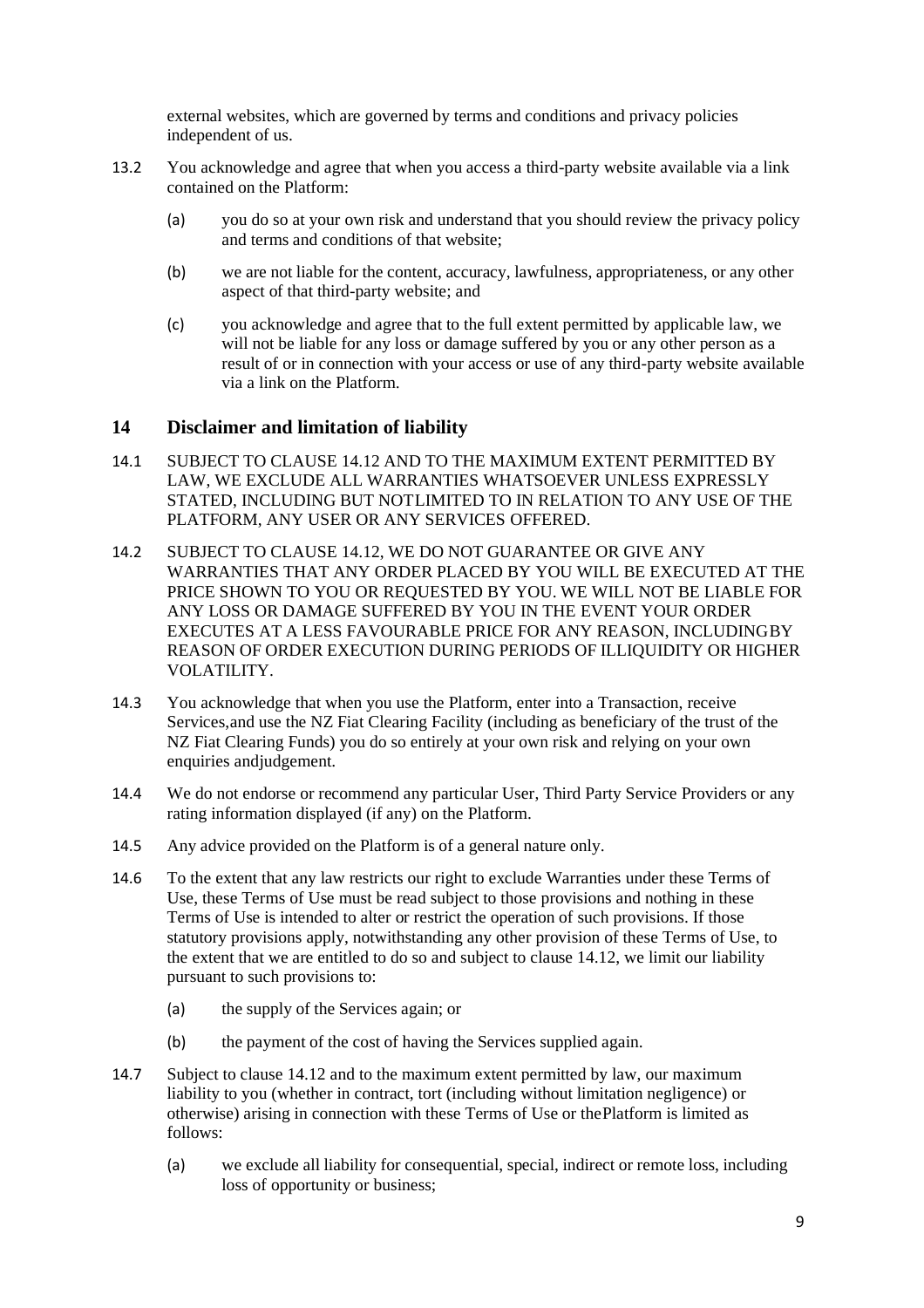- (b) we exclude all liability for any loss or damage caused as trustee of your NZ Fiat Clearing Funds and otherwise in connection with the NZ Fiat Clearing Facility, otherthan loss or damage caused by our own mistake, fraud, negligence or wilful misconduct;
- (c) our total maximum liability for all claims arising in connection with these Terms of Use, the Platform and or Services, the NZ Clearing Facility and trust of the NZ Clearing Funds pursuant to clause 19 is cappedto the total amount of any Service Fees paid by you and relevant to the particular matter (subject toclause 19.9 in relation to NZ Fiat Clearing Funds). This limitation does not apply to any Crypto Assets, funds deposited with us or NZ Fiat Clearing Funds that you are rightfully entitled to in accordance with the Terms of Use;
- (d) our liability is excluded to the extent that you contributed to the liability; and
- (e) our liability is subject to your duty to mitigate your loss.
- 14.8 We are not responsible for any loss or damage caused, directly or indirectly, by any events, actions or omissions beyond our reasonable control including, without limitation, loss or damage resulting, directly or indirectly, from any delays or inaccuracies in the transmission of ordersor information due to breakdown or failure of transmission or communication facilities,or electrical power outage.
- 14.9 Subject to clause 14.11, we provide the Platform on an "as is" and on an "as available" basis without any warranties as to continuous, uninterrupted or secure access to the Platform, that its servers are free of computer viruses, bugs or other harmful components, that defects will be corrected, or that you will not have disruption or other difficulties in using the Platform.
- 14.10 All subclauses of this clause 14 are cumulative to one another.
- 14.11 If you are an Australian User, our services come with guarantees that cannot be excluded under the Australian Consumer Law. For major failures with the service (as defined under the Australian Consumer Law), you are entitled to:
	- (a) the supply of the services again;
	- (b) the payment of the cost of having the services supplied again; or
	- (c) cancel your contract with us and a refund for the unused portion, or to compensation for its reduced value.

You are also entitled to be compensated for any other reasonably foreseeable loss or damage. If the failure does not amount to a major failure you are entitled to have problems with the service rectified in a reasonable time and supply of the services again or, if this is not done, to cancel your contractand obtain a refund for the unused portion of the contract.

14.12 If you are an Australian user, your rights under these terms do not go beyond your entitlements at law. We do not provide any additional warranties, guarantees, or representations other than as required to be provided by law.

#### **15 Release and Indemnity**

- 15.1 Subject to clause 14.11 and to the maximum extent permitted by law, you agree to release the Released Parties from all Loss or Claims arising out of or in any way connected with any Relevant Matter except for any amount that arises from our mistake, fraud, negligence or wilful misconduct. To the extent permitted by law, you further waive any andall rights and benefits otherwise conferred by any statutory or non-statutory law of any jurisdiction that would purport to limit the scope of a release or waiver.
- 15.2 Subject to clause 14.11, you agree to indemnify, defend and hold harmless the Released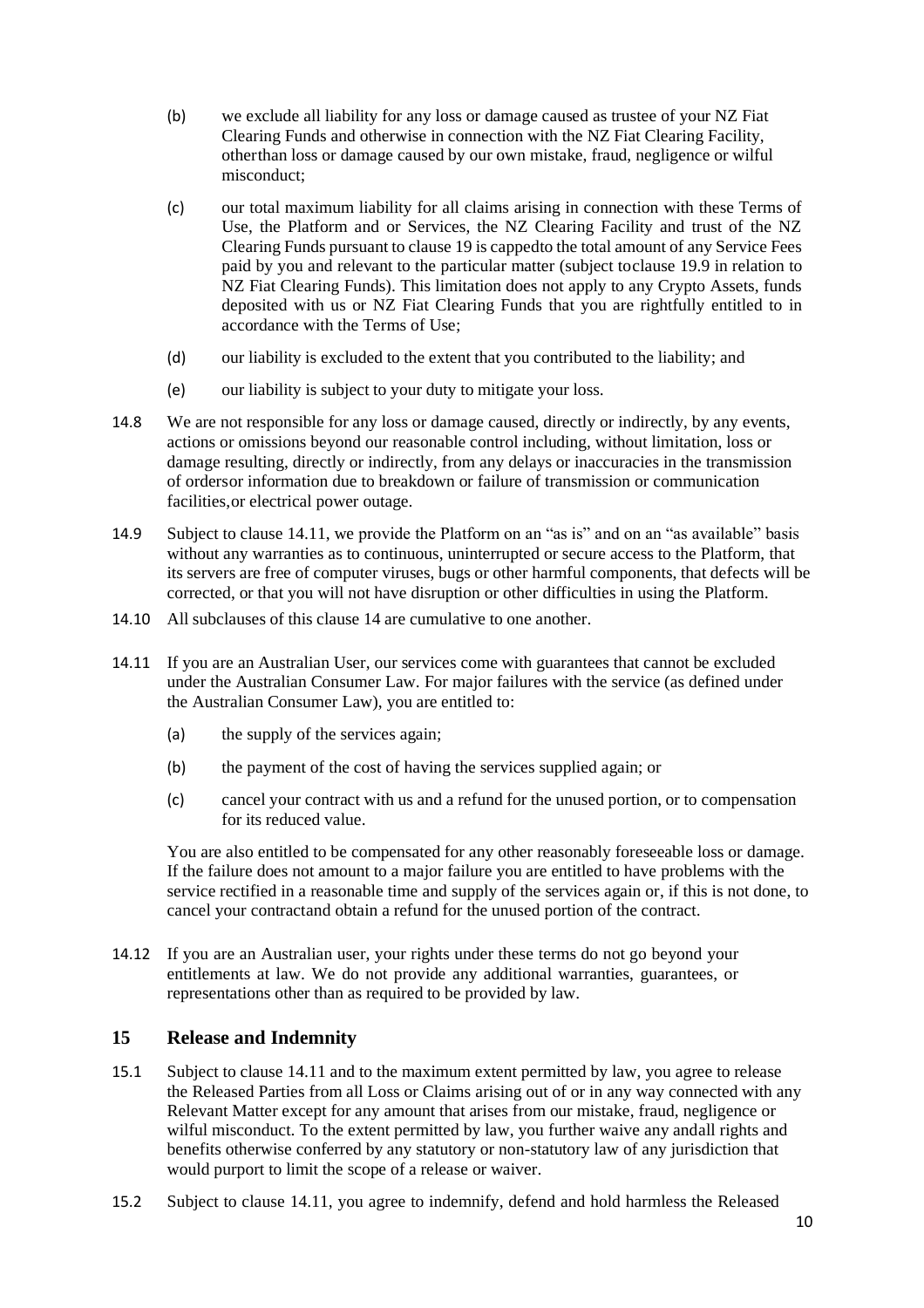Parties from any Loss or Claims arising out of:

- (a) any illegal, fraudulent, deceptive or dishonest conduct by you in connection with your Transactions, use of the Platform and/or Services, the NZ Clearing Facility and trust of the NZ Clearing Funds pursuant to clause 19;
- (b) your breach of the Terms of Use; and
- (c) any damage to property, personal injury or death caused by you.
- 15.3 In this clause:
	- (a) *Claim* means a claim, action, proceeding or demand made against a person concerned, however it arises and whether it is present or future, fixed or unascertained, actual or contingent.
	- (b) *Loss* means a damage, loss, cost, expense or liability incurred by the person concerned however arising, including without limitation penalties, fines, and interest and including those which are prospective or contingent and those the amount of which for the time being is not ascertained or ascertainable.
	- (c) *Released Parties* means us and our officers, directors, shareholders, agents, employees, consultants, associates affiliates, subsidiaries, sponsors, and other thirdparty partners.
	- (d) *Relevant Matter* means anything in relation to or in connection with:
		- (i) your Transactions;
		- (ii) your use, misuse, or abuse of the Platform, Services and/or the NZ Fiat Clearing Facility and the trust of the NZ Fiat Clearing Fundspursuant to clause 19;
		- (iii) any damage to property, personal injury or death;
		- (iv) your breach of these Terms of Use;
		- (v) any matter for which we have purported to disclaim liability under these Terms of Use;
		- (vi) any Third Party Service Providers (within the meaning of clause 12) orpayment providers (as described in clause 8.9); and
		- (vii) your breach or failure to observe any applicable law, including taxation laws.

# **16 Termination**

- 16.1 You acknowledge and agree that:
	- (a) we may terminate these Terms of Use immediately by notice to you in writing if you have breached these Terms of Use in any way; and
	- (b) termination of these Terms of Use or your access to the Platform does not release you from any of your obligations and liabilities that may have arisen or been incurredprior to the date of such termination.

# **17 Force Majeure**

17.1 In this clause, *Force Majeure* means a circumstance beyond our reasonable control which occurs without our fault or negligence, and includes without limitation an act of God, inevitable accident, storm, flood, fire, earthquake, peril of navigation, epidemic, pandemic, quarantine restrictions, strike, lock-out, boycott or other industrial dispute, hostility, war (declared or undeclared), riot, insurrection, act of terrorism, executive or administrative order or act of either general or particular application of a government (whether de jure or de facto) or of any official purporting to act under the authority of such a government, prohibition or restriction by domestic or foreign laws, regulations or policies and quarantine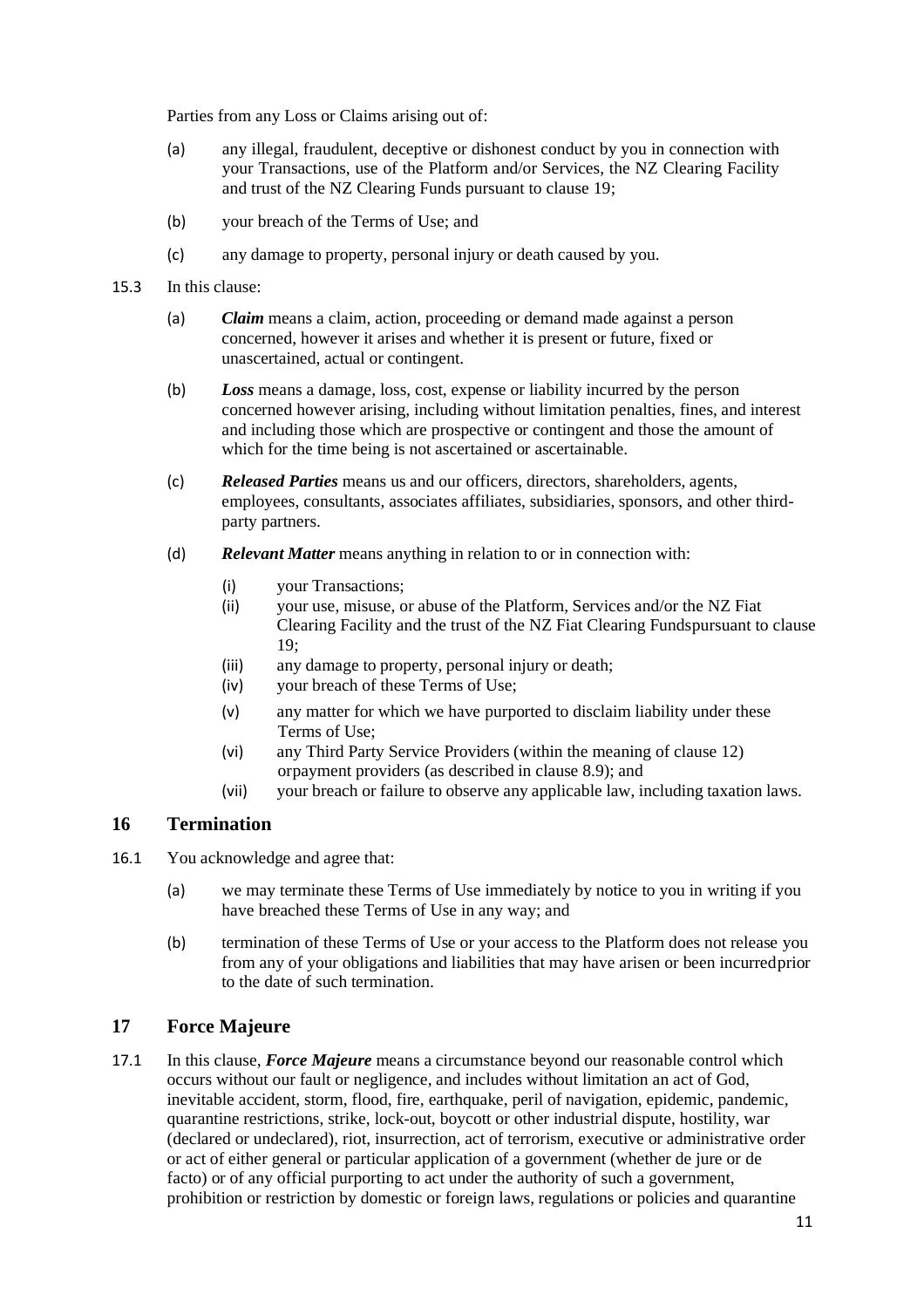or customs restrictions.

- 17.2 Any of our obligations to you will be suspended during the time and to the extent that we are prevented from or delayed in complying with that obligation due to a Force Majeure.
- 17.3 We exclude all liability, loss or claims to the extent that they were caused or contributed to by a Force Majeure.

# **18 General**

- 18.1 All notices must be in writing and must be made through the Platform or by email. You must send all of your email notices through, and we will send all of your email notices to, the email address used for your registered account. All email notices to us must be sent to [legalnotices@swyftx.com.au, a](mailto:legalnotices@swyftx.com.au,)nd we will send you all email notices from an email address ending with @swyftx.com.au. Notices are taken to be read on the day they are received, unless theyare received after 5 PM or not on a business day in the State, in which case they are deemedto be received on the next business day in the State.
- 18.2 You must not assign, sublicense or otherwise deal in any other way with any of your rights under these Terms of Use. Where permitted by law, we may assign our rights under these Terms of Use at our sole discretion.
- 18.3 If a provision of these Terms of Use is invalid or unenforceable it is to be read down or severed to the extent necessary without affecting the validity or enforceability of the remaining provisions.
- 18.4 These Terms of Use, the trust of the NZ Fiat Clearing Funds under clause 19 and the administration of such trust are governed by the laws of the State and each party submits to the exclusive jurisdiction of the courts of the State and all courts of appeal from there.
- 18.5 Any waiver of any term on these Terms of Use by us can only be done in express writing. Any failure on our part to enforce a term does not constitute a waiver and we reserve the right in relation to all breaches unless expressly stated otherwise.
- 18.6 These Terms of Use constitute the entire agreement between the parties and supersede any prior negotiations, representations, understandings or arrangements made between the parties regarding the subject matter of these Terms of Use, whether orally orin writing. However, nothing in these Terms of Use limits any liability any party may have in connection with any representations or other communications (either oral or written) made prior to or during the term of the agreement, where such liability cannot be excluded.
- 18.7 A provision of these Terms of Use which can and is intended to operate after its conclusion will remain in full force and effect – including all indemnities and releases.

#### **19 New Zealand Users' Specific Terms**

- 19.1 This section 19 applies only if you are located in New Zealand.
- 19.2 We may (at our sole discretion) provide you with a facility (**"NZ Fiat Account Clearing Facility"**) under which we will hold fiat currency for you and apply that fiat currency as directed by you in connection with your activities via the Platform, on and subject to the terms set out in this clause 19.
- 19.3 A NZ Fiat Clearing Facility will operate as follows, and offer the following functionality:
	- (a) We will open a fiat currency account (**"Fiat Clearing Account"**) for you in our books.
	- (b) You may from time to time transfer an amount of fiat currency from your bank account to us, as a credit to your NZ Fiat Clearing Account.
	- (d) Where you enter into a Transaction for which the Consideration is payable in fiat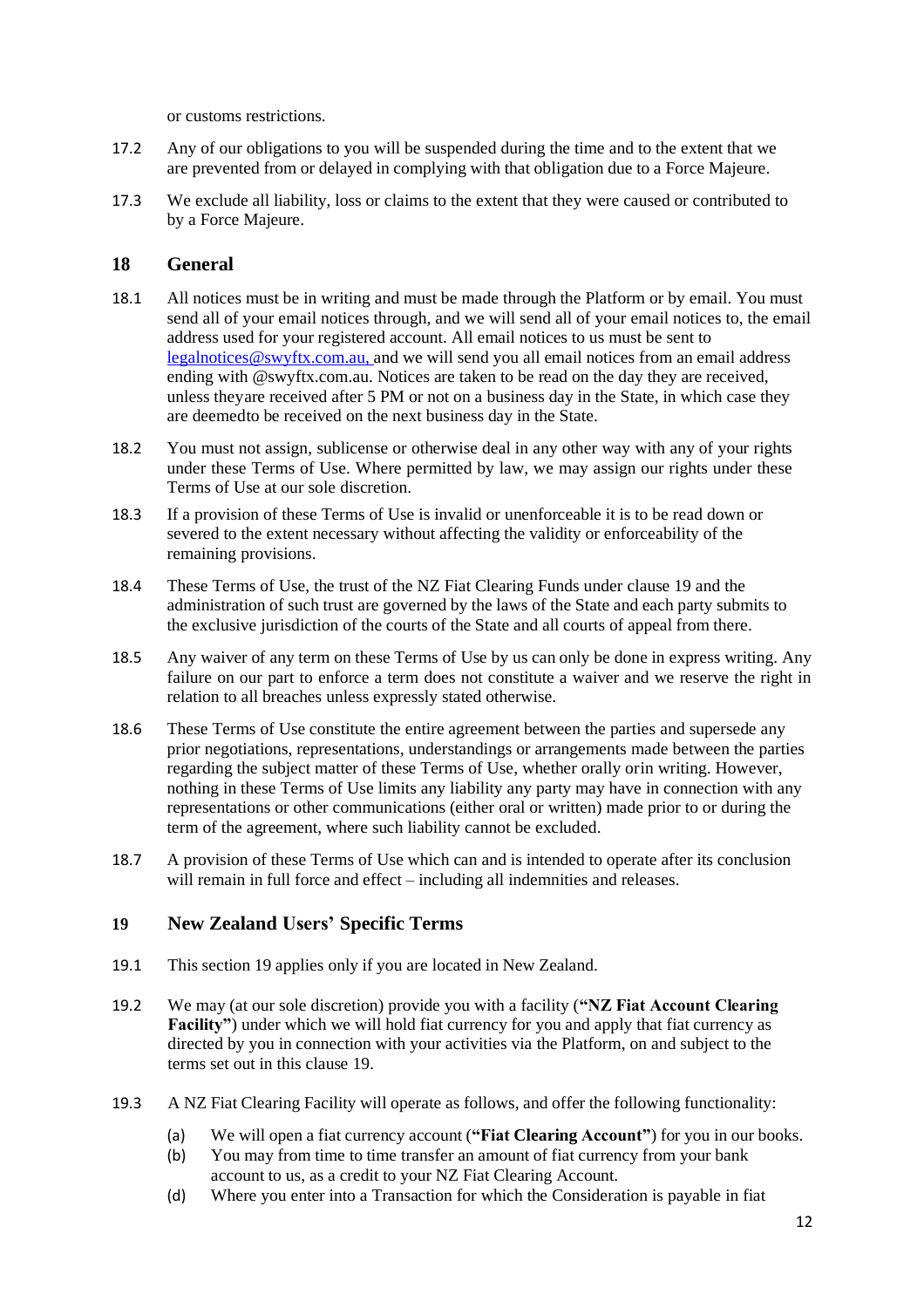currency:

- (i) where you are the buyer under the Transaction, you direct us to pay that Consideration, as a debit to your NZ Fiat Clearing Account; and
- (ii) where you are the seller under the Transaction, you direct us to receive that Consideration, as a credit to your NZ Fiat Clearing Account.
- (e) You can from time to time direct us to transfer an amount of fiat currency from your NZ Fiat Clearing Account to your bank account.
- 19.4 Fiat currency (**"NZ Fiat Clearing Funds"** and **"your NZ Fiat Clearing Funds"**) received by us incleared funds will be receipted to your NZ Fiat Clearing Account on the following terms, subject to clause 19.5:
	- (a) We will hold your NZ Fiat Clearing Funds as bare trustee for your benefit, on and subject to the terms of this clause 19 and (to the extent not inconsistent with this clause 19) the remaining provisions of these Terms of Use.
	- (b) We will promptly on receipt deposit your NZ Fiat Clearing Funds in, or transfer it to, asegregated account (**"NZ Bank Trust Account"**) that we maintain with a bank in New Zealand, Australia or elsewhere. We may hold your Fiat Clearing Funds across different NZ Bank Trust Accounts.
	- (c) A NZ Bank Trust Account may contain both your NZ Fiat Clearing Funds and funds thatwe hold on trust for other New Zealand Users.
	- (d) Your NZ Fiat Clearing Funds will be used only in accordance with:
		- (i) your directions given to us (either generally or specifically) via the Platform or in writing (including electronically/by email) (**"Directions"**); and for this purpose, adirection under clause 19.3 to use the NZ Fiat Clearing Account in relation to a Transaction will constitute a Direction by you to pay the Consideration to the relevant seller out of your NZ Fiat Clearing Funds or receive the Consideration from the relevant buyer as an accretion to your NZ Fiat Clearing Funds (as the case may be); or
		- (ii) as authorised or permitted by this clause 19.
	- (e) We will pay your NZ Fiat Clearing Funds (or such part of your NZ Fiat Clearing Funds asyou may from time specify in the relevant Direction) to you upon your Direction, by transfer to your nominated bank account.
	- (f) You irrevocably authorise us to comply with all Directions given via the Platform that are identified with your password and username or given in writing (including electronically or by email) from persons we reasonably believe are authorised by you.
	- (g) We will comply with your Directions as soon as reasonably practicable, subject to clause 9.3.
	- (h) No interest accrues on your Fiat Clearing Funds.
	- (i) You irrevocably authorise us to settle any amount that you owe us out of your NZ Fiat Clearing Funds, by transferring a sum of money equal to that amount from the NZ Bank Trust Account (as a deduction from your NZ Fiat Clearing Funds and debit to yourNZ Fiat Clearing Account) to ourselves for our own benefit. To avoid doubt, we will notbe beneficially entitled to such sum of money until after its transfer out of the NZ BankTrust Account has been completed.
	- (j) We may make any deductions or withholdings from your NZ Fiat Clearing Funds thatare from time to time required by law or are permitted under these Terms of Use (including under clauses 19.4(i) and 19.4(j)) (collectively, **"Authorised Deductions"**).
	- (k) We will account to you for your NZ Fiat Clearing Funds. The accounts for your NZ FiatClearing Account will be the same as the accounts for your NZ Fiat Clearing Funds.
	- (l) If you close your NZ Fiat Clearing Account or we terminate your access to the Platform, we will promptly (subject to clause 9.3 as relevant) transfer yourNZ Fiat Clearing Funds, net of any **Authorised Deductions** , to your nominated bank account (or if you have not previously nominated a bank account for this purpose, then to the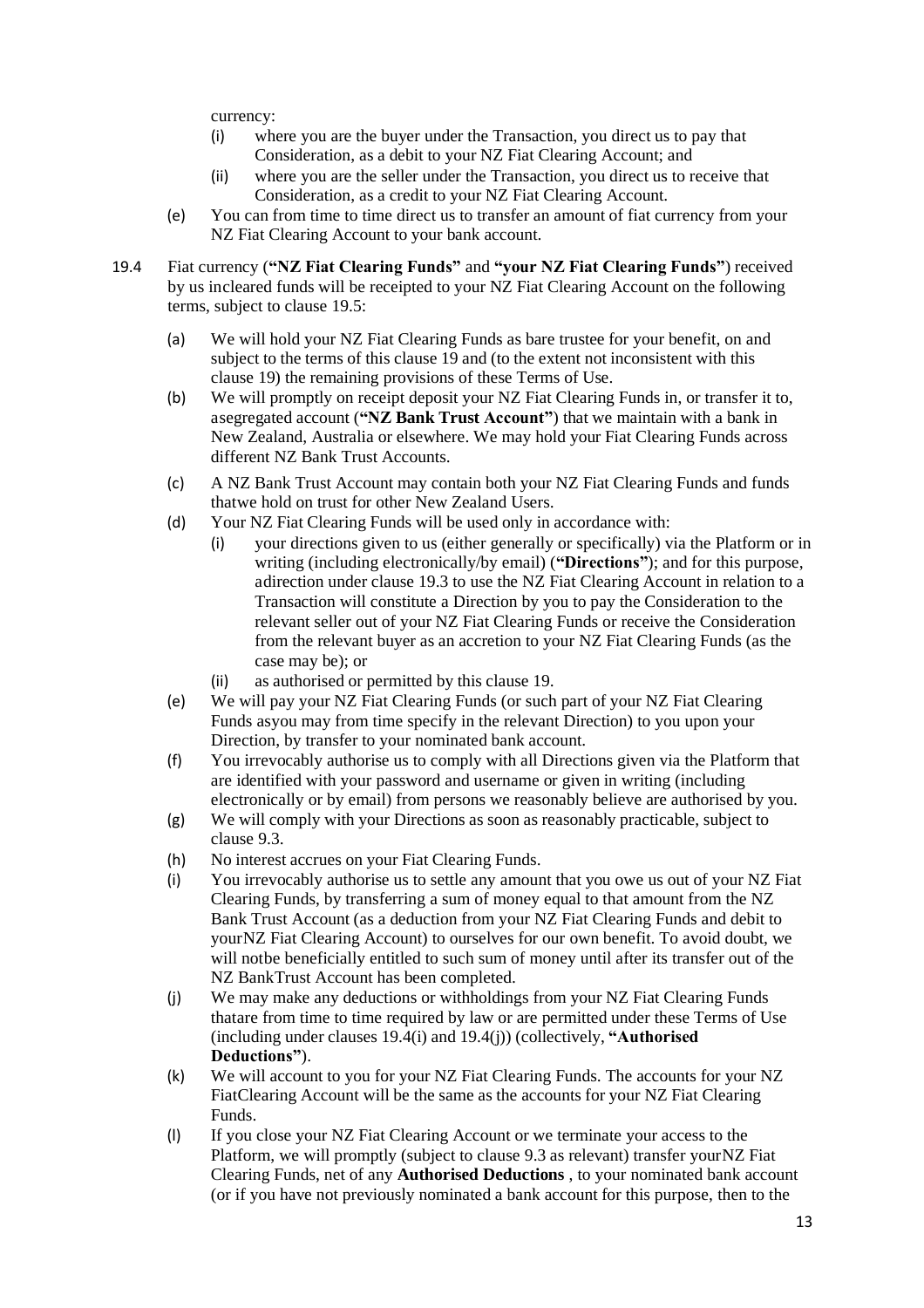most recent bank account from or to which fiat currency was transferredby or to you under this clause 19); and you irrevocably authorise us to make such transfer.

- 19.5 Notwithstanding any other provisions of this clause 19, we are not required to accept any funds as a credit to your NZ Fiat Clearing Account and accretion to your NZ Fiat Clearing Funds, or to comply with any Direction, where (or in our sole discretion, to the extent that):
	- (a) to do so would cause the balance of your NZ Fiat Clearing Account and NZ Fiat ClearingFunds to:
		- (i) reduce to less than zero; or
		- (ii) reduce to an amount that is less than the total of all amounts required to complete all Directions you have previously given us (to the extent not yet completed) and cover all Authorised Deductions (to the extent yet to be made);
	- (b) we have determined not to enter into or perform the relevant Transaction as your agent, pursuant to clause 8.3;
	- (c) a third party asserts an interest in or claim to your NZ Fiat Clearing Funds, unless (and then only to the extent that) a court of competent jurisdiction orders otherwise;
	- (d) to do so would in our reasonable opinion likely breach or contravene an applicable legal or regulatory requirement or restriction; or
	- (e) we do not provide the NZ Fiat Clearing Facility in relation to the relevant fiat currency(in our sole discretion) at the relevant time.
- 19.6 You represent and warrant to us, on a continuing basis, that no third party has any right, interest, claim or title in or to any funds paid or transferred to us as a credit to your NZ Fiat Clearing Facility or forming part of your NZ Fiat Clearing Funds, and that you are lawfully entitled to give us each Direction which you in fact give us.
- 19.7 You may close your NZ Fiat Clearing Account and terminate your use of the NZ Fiat Clearing Facility by giving us an Instruction to that effect. We may further at any time in our sole discretion close your NZ Fiat Clearing Account and terminate your access to the NZ Fiat Clearing Facility (and you release us from all liability, loss, or claims suffered by you as resultof or arising out of such closure and termination). Any such closure and termination (whether by you or by us) does not release you from any of your obligations and liabilities that may have arisen or been incurred prior to the date of termination.
- 19.8 To avoid doubt, all other clauses of these Terms of Use apply to the matters provided for in this clause 19, to the extent not inconsistent with the specific provisions of this clause 19.
- 19.9 Nothing in clause 14.7(c) limits our liability to repay your NZ Fiat Clearing Funds (net ofAuthorised Deductions) on and subject to the terms of clause 19.

#### <span id="page-13-0"></span>**20 Terms related to Staking**

Effective from the effective date of these Terms of Use, Swyftx no longer offers a Staking Rewards Program. Customers with staked Eligible Cryptocurrencies who, prior to the effective date of these Terms of Use, did not accept the terms of the Earn Rewards Program (as that term is defined in clause 21 below) had their staked Eligible Cryptocurrencies returned to their Swyftx "Trade" wallet.

#### <span id="page-13-1"></span>**21 Terms related to Earn**

21.1 This clause [21](#page-13-1) sets out the conditions upon which we will make a lending program (**"Earn Program"**) available to you in respect of the Eligible Cryptocurrencies listed on our website from time to time. By participating in the Earn Program, you agree that you have read, understood and accepted the terms of this clause [21.](#page-13-1)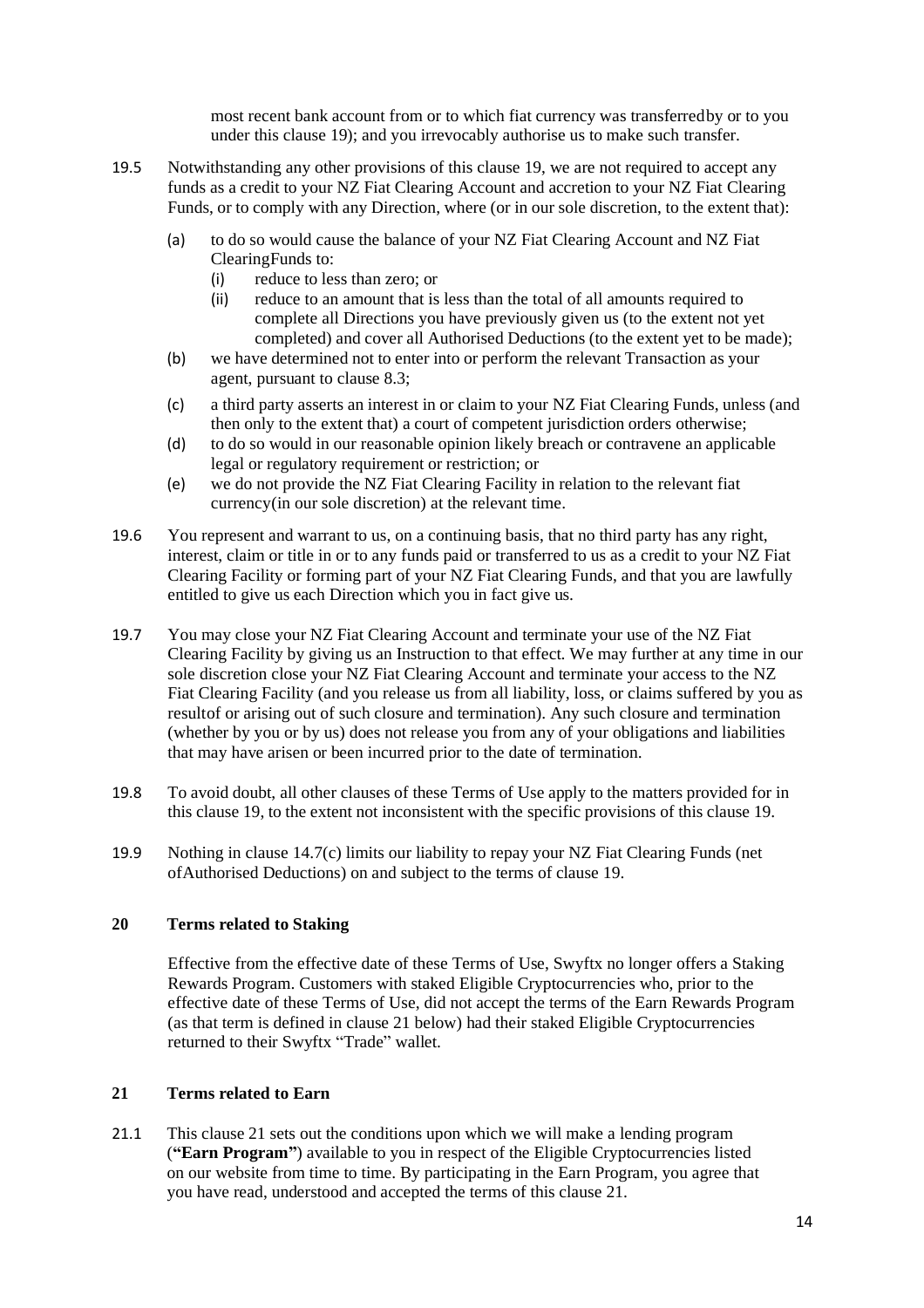- 21.2 The Earn Program allows you to, in exchange for entering into a loan of your Eligible Cryptocurrencies to Swyftx under the terms of this clause 21, earn a financing fee from Swyftx (**"Earn Rewards"**) in the form of in-kind Eligible Cryptocurrencies (the ''**Earn Credit Contract**''). Earn Rewards accrue daily, at the relevant rate published by Swyftx on the Platform, and are automatically added to the principal of your loan (such that the relevant rate is applied each day to the principal plus the amount accrued to that date).
- 21.3 By lending your Eligible Cryptocurrencies to Swyftx, you agree to grant Swyftx all rights and title to such Eligible Cryptocurrencies, for Swyftx to use in its sole discretion during the term of the Earn Credit Contract.
- 21.4 The loan of your Eligible Cryptocurrencies to Swyftx may be:
	- (a) for a fixed term (a "**Fixed Earn Credit Contract**"); or
	- (b) open-ended such that you may terminate the loan at any time (a "**Flexible Earn Credit Contract**").

In respect of Flexible Earn Credit Contracts, Swyftx may vary the rate from time to time at its sole discretion after providing you with a reasonable period of prior notice of such variation.

- 21.5 The balance of Eligible Cryptocurrencies loaned by you to Swyftx, and any Earn Rewards gained as a result, are visible in your Swyftx account. Upon termination of your Earn Credit Contract, Swyftx will return the borrowed Eligible Cryptocurrencies and deliver any Earn Rewards accrued under your Earn Credit Contract, in each case by transferring such Eligible Cryptocurrencies and Earn Rewards from your Swyftx "Earn" wallet to your Swyftx "Trade" wallet, within your Swyftx account.
	- (a) In respect of Flexible Earn Credit Contracts, the Earn Rewards will be the total Earn Rewards accrued as at the date one day prior to the date of termination.
	- (b) In respect of Fixed Earn Credit Contracts, the Earn Rewards will be the total Earn Rewards accrued over the relevant fixed term.
- 21.6 To participate in the Earn Program using TrueAUD (''**TAUD**") you must purchase that TAUD by entering into the relevant Earn Credit Contract. You acknowledge and agree that:
	- (a) upon entry into that Earn Credit Contract, the TAUD will automatically be loaned by you to Swyftx; and
	- (b) upon termination of that Earn Credit Contract, the TAUD will automatically be converted to an equivalent value of AUD fiat currency, which will then be transferred into your Swyftx "Trade" wallet.
- 21.7 The Earn Program is neither a financial product (as that term is defined in the Corporations Act 2001 (Cth)), an investment program nor a speculative tool. Rather, you are earning Earn Rewards as a financing fee on the loan of Eligible Cryptocurrencies you have transferred to Swyftx, pursuant to the Earn Credit Contract and in accordance with the rates published by Swyftx from time to time, in accordance with these Terms of Use.
- 21.8 By agreeing to these Terms of Use and transferring any Eligible Cryptocurrencies to your Swyftx "Earn" wallet provided by the Swyftx Platform (which, for the avoidance of doubt, shall be deemed as completed only upon the receipt of such Eligible Cryptocurrencies in the applicable Swyftx "Earn" wallet controlled by Swyftx), you